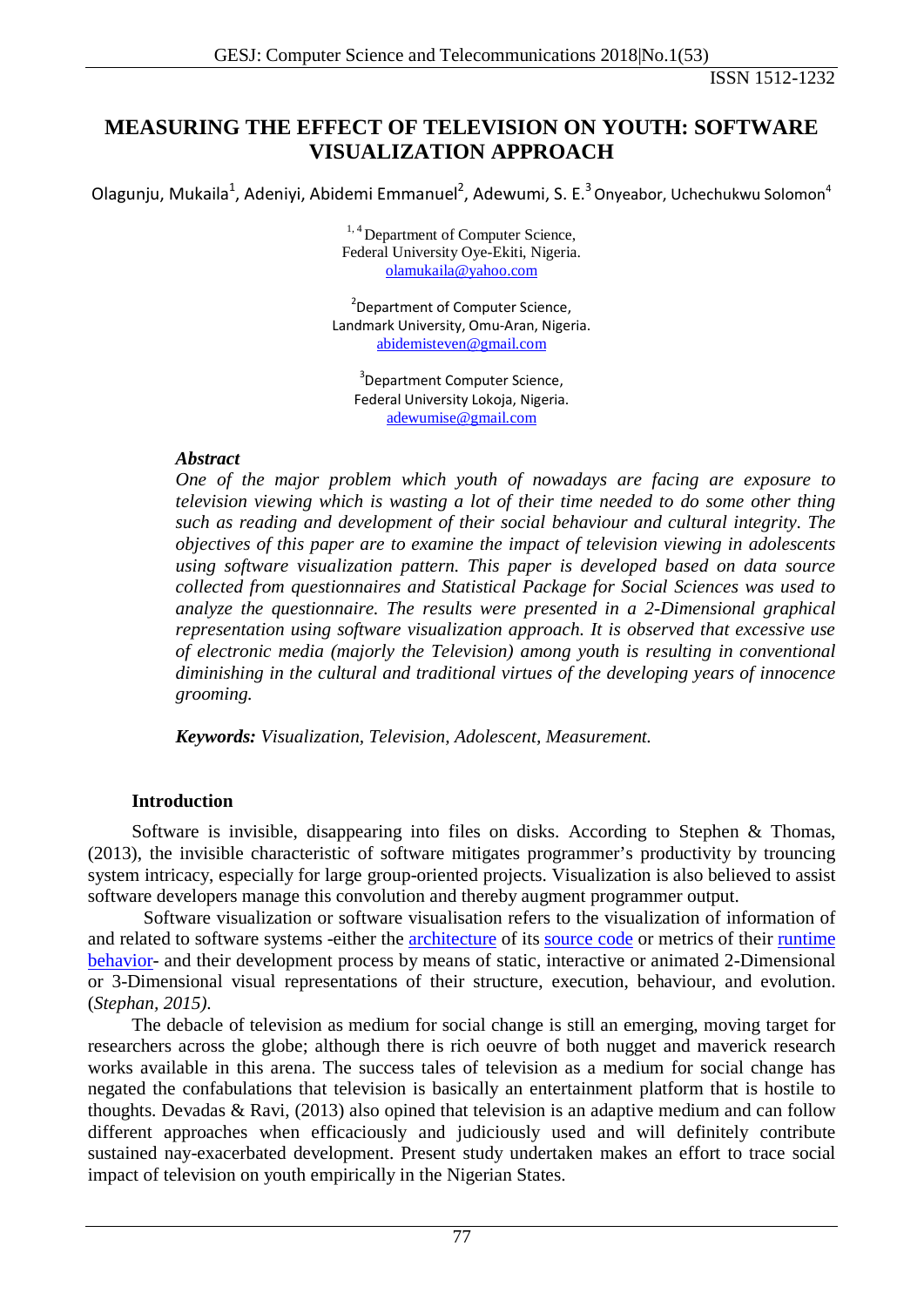When television was introduced in Nigeria in the late 1950's, one of the noble goals set by the decision makers was to act as a catalyst for social change. Godwin and Schramm, (2010) have promulgated that Television is indeed an effective educational medium in the modern society. They reported that by telecasting effective educational programmes which strengthens the curriculum, television can become an effective medium of education. Stainfield, (2012) has analyzed the relationship between Television medium and the social behaviour of viewers. He has advised that it is necessary that television should create meaningful attitude and behaviour thereby stopping taking an unnecessary horse ride on viewers. Bandura, (2014) has deeply analyzed the techniques of modern mass media in enhancing the learning capacity of the people. Bandura, (2014) discussed about the possibilities of effective usage of television to disseminate meaningful both formal and informal education to the public. Agarwal, (2015) has studied that satellite communication is useful for the growth of youth. Agarwal, (2015) stated many advices for the effective use of for the personality development of adolescent and all-round development. Ranjith (2007), analyzed the contribution of television for the empowerment of abused or oppressed sections of Indian society. He says that without radical changes in the social structure empowerment of abused or oppressed cannot be achieved by any mass medium. He has put forth many advises in exploiting television as a tool for the empowerment of abused or oppressed in future.

#### **Literature Review**

In recent times, the issue of globalization as evident in global mass communication has enhanced information around the world. Yet, it has also brought about increased inequality, individual alienation, cultural and social tumult. The phenomenon is also seen to be leading to the replacement of traditional structures such as the family, religion and the community with ones supposedly more relevant to the modern world. (McQuail, 2008).

Igbinedion, (2012) remarks: there seems to be almost blind faith in the new modern and technological solutions to problems and a subsequent devaluing of traditional values and structures. No matter how valuable they have proved to be over centuries, people are surprisingly quick to project their indigenous traditions and cultural values as reactionary, static, irrelevant to their lives.

However, some argues that there is meditating factors which limits the influence of countries. Such factors are selecting, personality, society.

In the cultivation hypothesis, hypothesized that Television cultivates perceptions of reality on the basis of which people interpret and understand. Society people are therefore influenced into corresponding or acceptable behaviors towards the rest of the society (Gerbner et al 2014). Television cultivates and mainstream viewers. Where mainstreaming is the process by which Television brings various group into the mainstream of values of a dominant culture.

Gerbner, (2014) also argues that heavy Television viewing within various sub-groups develop similar outlook which are different from other outlook of lighter viewing.

The cultivation hypothesis further posits that contents exert a continuous pressure on viewers' mind which is influencing the way they see the world.

Johnson, (2014) and Gupta, (2012), emphasized the dialectical native of hegemony showing how Television programs represents a method adopted by the dominant classes in society of "making sense of the world around us" and of which method McQuail, (2008) call it Television reality.

Western countries Television news and programming provide the social text and context for images of cultures, political and economic hegemony. These Television programmes have been internalized for cultural and material success in Europe and America. The acceptance of general Western Television programmes therefore, represents a consensual acceptance of these alternating images (cultural dependency).

Cultural dependency is expressed in terms of the cultural values of the audience. The literature speaks eloquently to this issue.

Also, the soap operas in terms of image that tend to encourage cultural, political and economic hegemony are generally low in art, high in sex and sell (Igbinedion (2012)).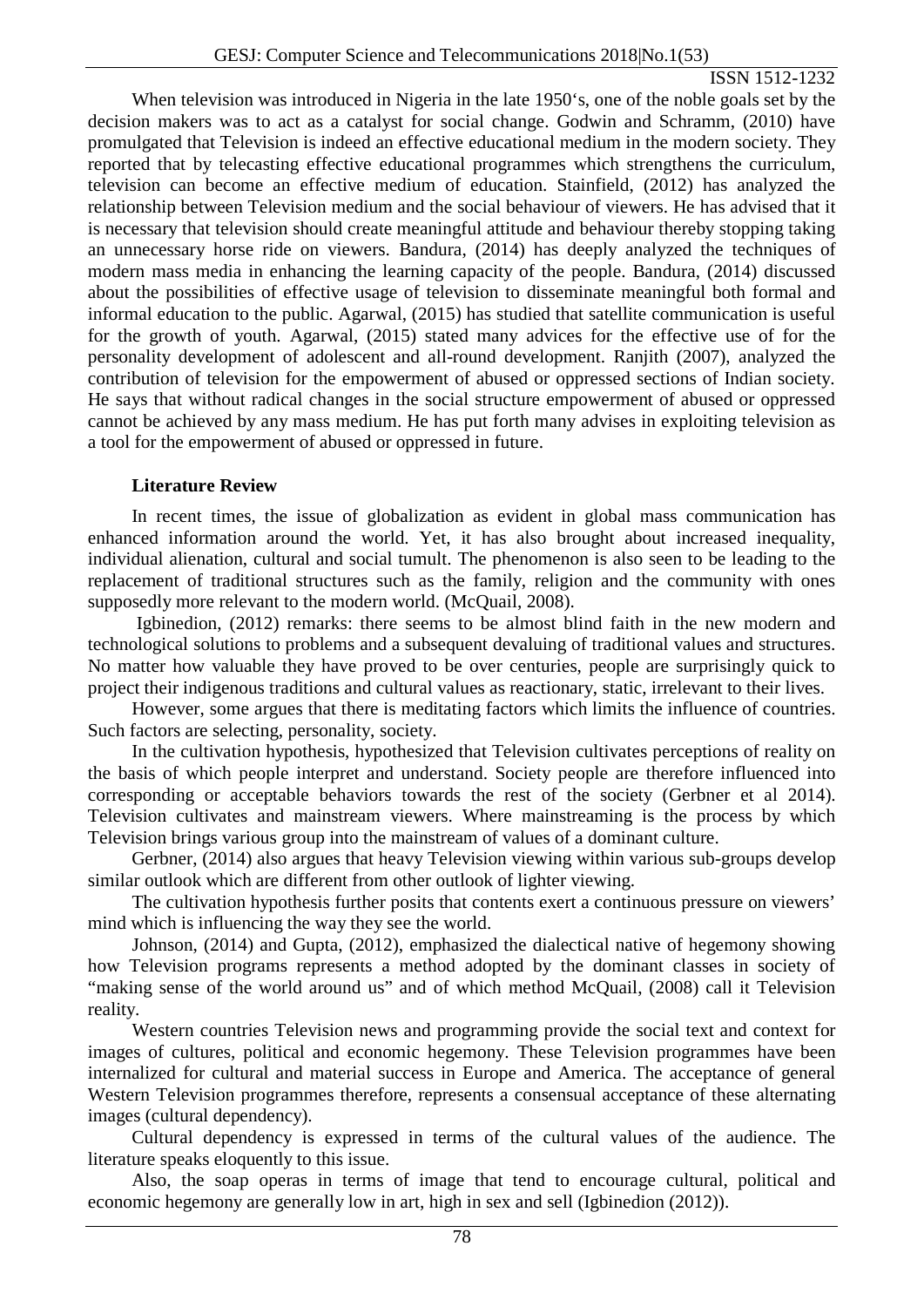Therefore, it is our view that cultural hegemony is a tool for cultural accumulation of the Western cultures by the Nigerian youths.

From the reviewed literature, it could be deduced that the extent to which Nigerian youths adopt symbolic behaviours, attitudes, belief and patterns that are perceived to be consistent with Western culture is the extent to which Western culture are exported to and adopted by Nigerian cultures. A study by Aliu, cited in Igbinedion (2012)found that Nigerian university students will tend to prefer foreign culture not just for pleasure, but that the culture plays an important role in influencing the youths in the way they behave, their dressing style, speaking and thinking etc. This study led him to conclude that Nigerian university students have become a set of youths who think more of the transient and canal ideas of the foreign cultures than their own culture.

# **Material and method**

## **Purpose and objective of the study:**

This is an analytic study on social impact of Television on youth in Ilorin.

## **Statement of Hypothesis**

For the purpose and objective of this study, the following hypotheses are formulated;

## **Hypothesis 1**

**Alternative Hypothesis [H0]**:- *Social impact of Television on youth significantly varies with average time spent on watching daily.* 

**Null Hypothesis [H1]:**- *Social impact of Television on youth does not significantly varies with average time spent on watching daily.* 

# **Hypothesis 2**

Alternative Hypothesis [H<sub>0</sub>]:- *Young viewers of Television tend to show greater degree of acceptance to social and cultural abnormalities from what they watch than other categories of viewers*.

**Null hypothesis [H1]:-** *Young viewers of Television tend not to show greater degree of acceptance to social and cultural abnormalities than other categories of viewers*.

#### **Source of Data**

The main source of data is through the administration of questionnaires to youths in schools within Ilorin metropolis

The software used in carrying out this research visualization is the Statistical Package for Social Sciences.

#### **Sampling procedure:**

A systematic stratified sampling method is employed in this study. A total of 400 samples were selected for study from 8 higher institutions in Ilorin metropolis, chosen for the study. i.e. 50 samples from each school. Since the youth in this study are between the age group 15 to 35, they were further categorized in to four groups i.e. 15-20, 20-25, 25-30 and 30-35.

#### **Method of Data Analysis:**

For proper analysis of the two hypotheses in this study, descriptive and inferential statistical tools of measuring data were used in analyzing the collected data. The use of these forms of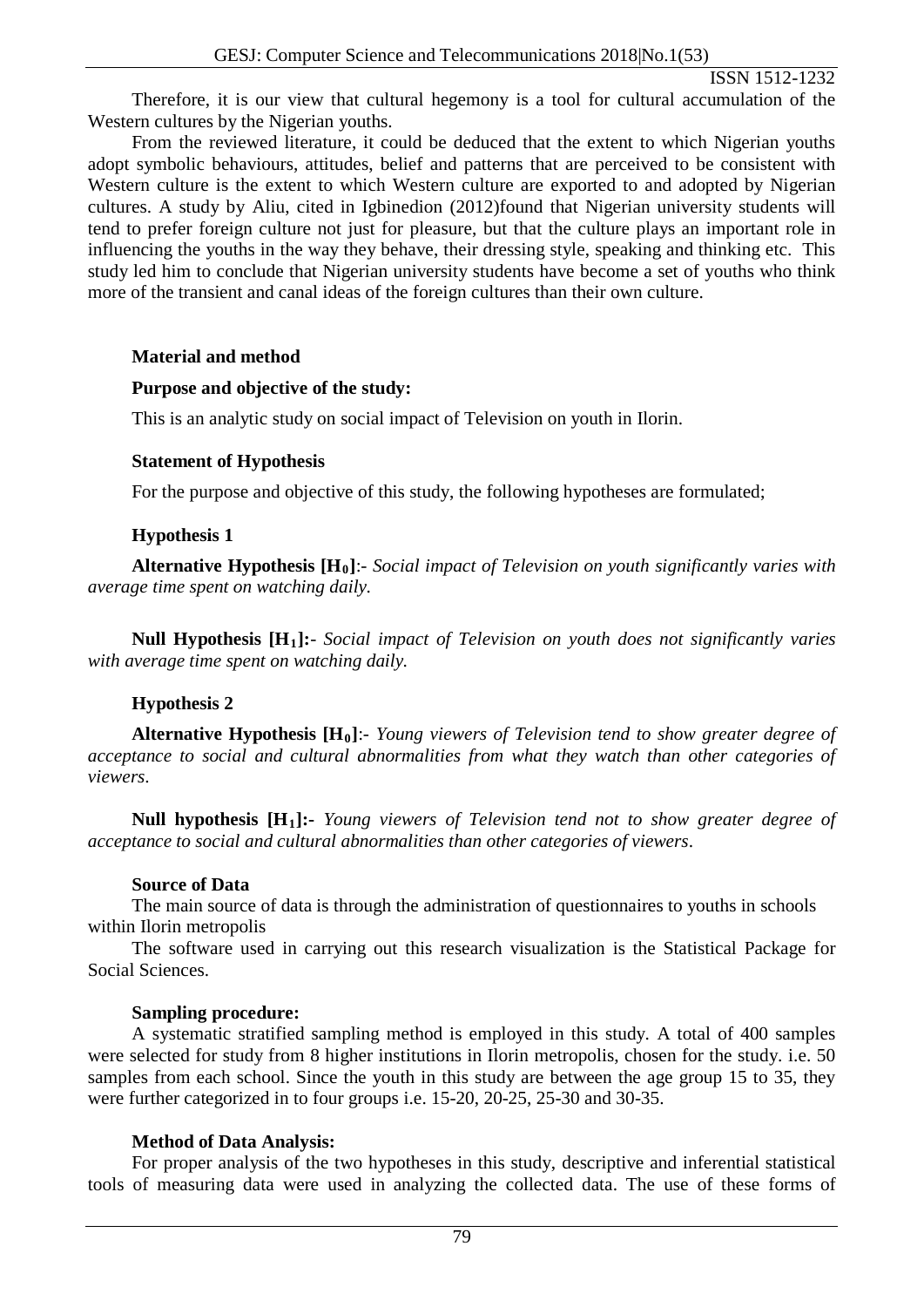statistical method to test the validity and reliability of data cannot be done without appropriate coding.

Therefore, using coding scheme for responses to questions on the questionnaire, the responses were assembled in what is known as the coding sheet.

Frequency and percentages were used to describe data to see the general characteristics of the sample studied and to answer research questions.

The derivation of chi-square formula. Chi-square  $(x^2)$  distribution model is the sum of square of a normal standard distribution variables where the variance of the normal distributed values of the observed value that are associated with the variable. That is,

$$
z = N(0, 1)
$$

where  $z = (x - u)$ . Therefore

$$
X^2 = \sum \left[ \underline{(O-E)}^2 \right],
$$

where  $O =$  observed values;  $E =$  Expected values.

#### **Results and Discussion:**

After obtaining the data from the respondents, the data were coded and tables and cross tables were prepared. Percentages and others appropriate statistical tests were used in order to examine the relationship between the variables. The outcomes of the study are discussed below.

#### **Hypotheses Testing**

The chi – square  $(x^2)$ n contingency table analysis was use to test this hypothesis. This is because, it involves more than one variables.

#### **Hypothesisis one**

This first hypotheses examines the relationship between *Social impact of Television on youth does not significantly varies with average time spent on watching daily*.

The researcher selected 69 respondents that responded accurately amongst others saying that the identify with the Social impact of Television on youth significantly varies with average time spent on watching daily while 16 say they do not identify the mutual relationship among the time spent on the television by youth with respect to how its affect them and 35 of the remaining respondents gave no opinion.

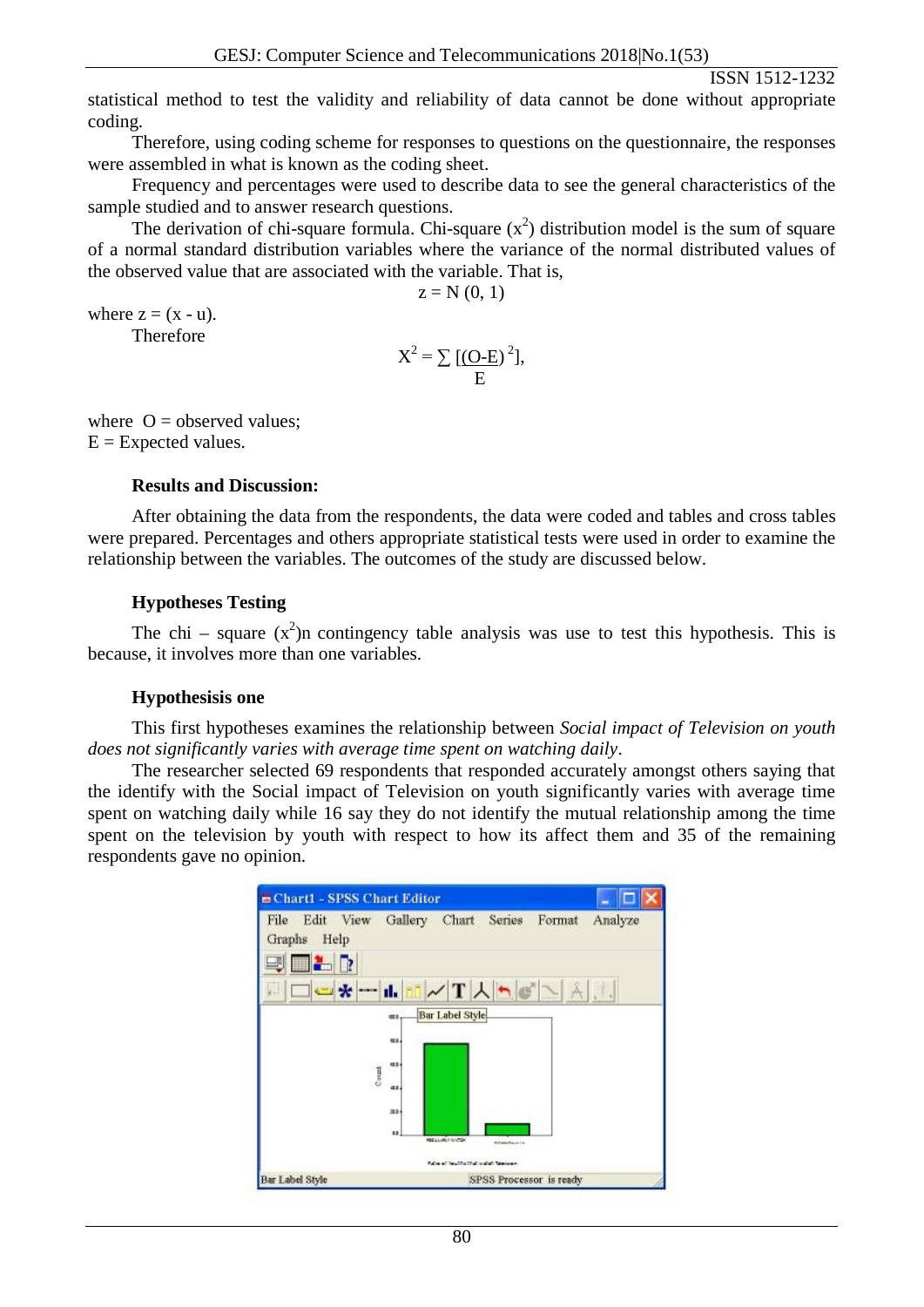#### Sources: Field Survey; 2015



Sources: Field Survey; 2015

Step  $I = Hi$ 

*Young viewers of Television tend to show greater degree of acceptance to social and cultural abnormalities from what they watch than other categories of viewers*.

 $H_0 =$  *Young viewers of Television does not tend to show greater degree of acceptance to social and cultural abnormalities from what they watch than other categories of viewers*.

Step II = The statistical test is  $(x^2) = X^2 = \sum [(O-E)^2]$ , Experience of the state of the state of the state of the state of the state of the state of the state of the s

where  $O = Observed frequencies;$ 

 $E =$  Expected frequencies;

 $\Sigma$  = Summation.

Step III = The level of significance is  $5\% = 0.05$ 

Step IV = The degree of freedom is given by  $(K-I)$ ,

where  $K = 3: 3-1= 2;$ 

Step  $V =$  the critical value is given as 5.991

Step  $VI =$  Computing the test statistics using table 12

To get (expected frequencies)

Total frequencies: No of option i.e.  $E = 120 = 40$ . 3

Step VII = Comparing the test statistics with critical value of  $(x^2)$  = 36.03> 5.991.

Step VIII = Decision: since the calculated chi- square  $(x^2)$  value 36.03 is greater than the critical or tabulated value 5.991, we accept the alternative hypotheses (Hi) which states *Social impact of Television on youth does not significantly varies with average time spent on watching daily*. The acceptance of Hi is because the hypothesis received statistical support. While the hypothesis (Ho) is rejected.

# **Hypothesis two**

The second hypothesis examines *Young viewers of Television tend to show greater degree of acceptance to social and cultural abnormalities from what they watch than other categories of viewers*. The research selected 69 respondents that says that improvement of television programmes will increase their preference for social and cultural development while 35 says that improvement of television programmes will not increase their preference for social and cultural development.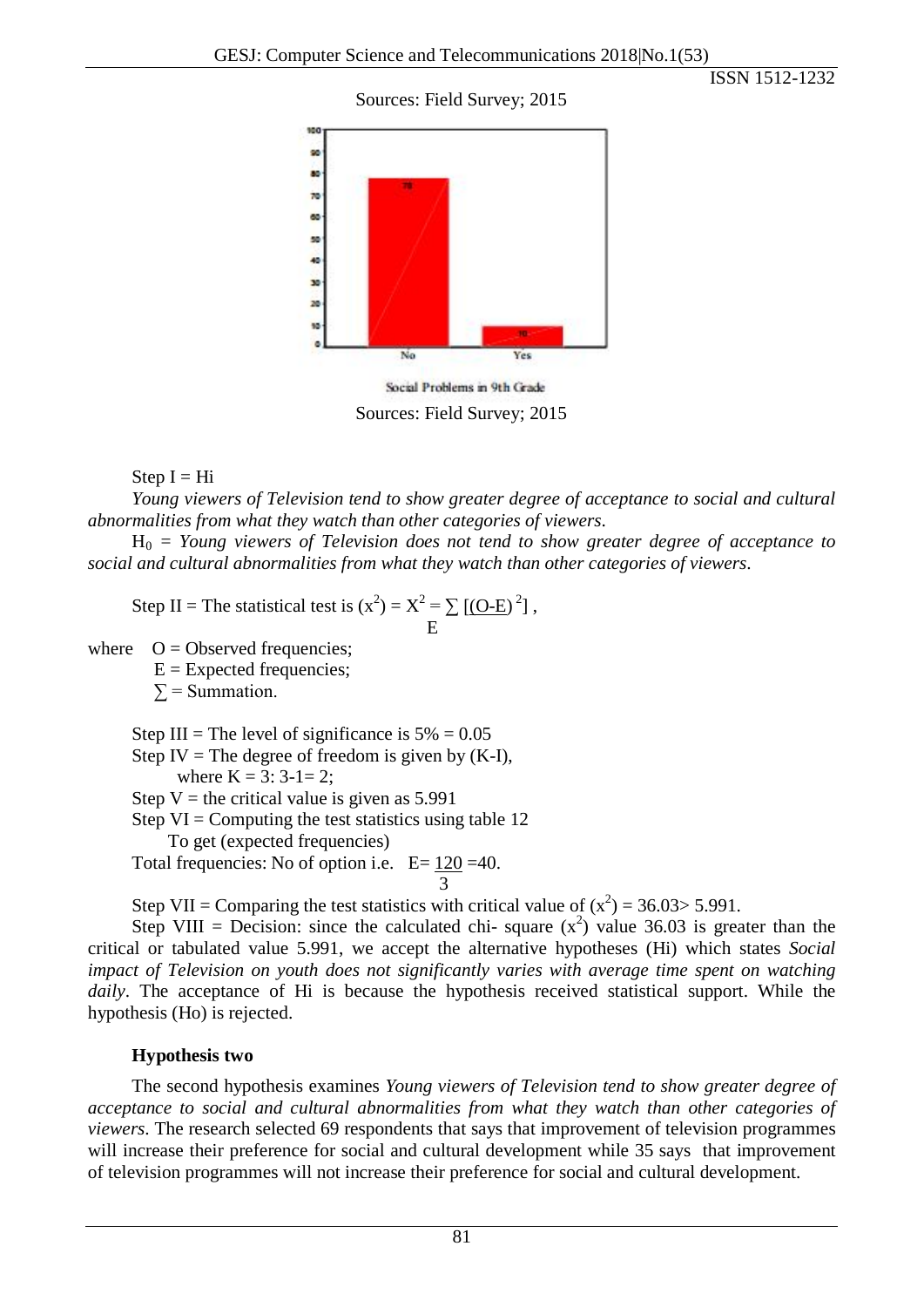

Step I = Hi *Young viewers of Television tend to show greater degree of acceptance to social and cultural abnormalities from what they watch than other categories of viewers*.

Ho *Young viewers of Television does not tend to show greater degree of acceptance to social and cultural abnormalities from what they watch than other categories of viewers*.

Step II = The statistical test is  $(x^2) = \sum [(O-E)^2]$ Experience of the control of the state of the state of the state of the state of the state of the state of the

where  $O = Observed frequencies$ ,  $E =$  Expected frequencies,  $\Sigma$  = Summation;

Step III = The level of significance is  $5\% = 0.05$ 

Step IV = the degree of freedom is given by  $(K-1)$ 

where  $K = 2: 2 - 1 = 1$ 

Step  $V =$  The critical value is given as 3.841

Step  $VI =$  computing the test statistics using table 16 To get (expected frequency)

Total frequency  $=$  No of option i.e.  $E = 120 = 60$ 

$$
\frac{1}{2}
$$

Step VII = Comparing the test statistic with critical value of  $x^2 = 11.75 > 3.841$ 

Step VIII = Decision: since the calculated chi-square value 11.75 is greater than the critical or tabulated valve, we accept the alternative hypothesis (Hi) which states that Young viewers of Television tend to show greater degree of acceptance to social and cultural abnormalities from what they watch than other categories of viewers while the null hypothesis (HO) is rejected.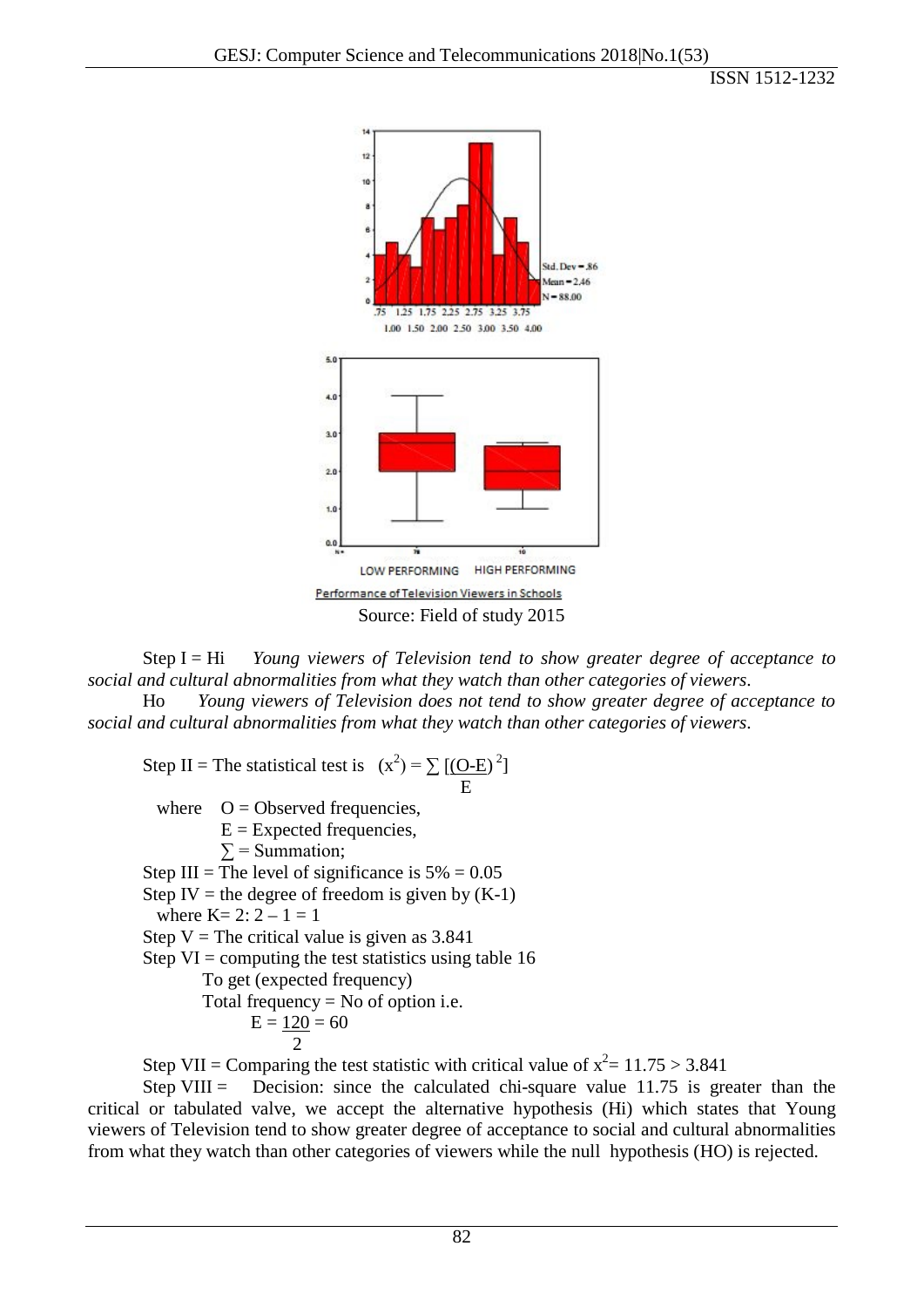#### **Discussion of Findings**

A number of major conclusions may be drawn from the result and findings of this study. There is statistical significant relationship between how often one watches television and one's tendency to identify with diminishing cultural and social value. The results showed a positive relationship which means that as television exposure tends to go up, identification with Western television tradition especially American television stars also tends to go up.

This suggests that the average daily television broadcast content and video cassettes contents in Nigeria are more of foreign origin than local ones. Nigerian youths also tend to identify with Western television star as models for various reasons ranging from their perception of the programmes in which the stars appear as being of high product quality to the believe that the stars themselves exhibit qualities which are in tune with time.

This study also indicates that Nigerian University students identify with television stars especially music video stars and movie stars of foreign origin more than other television stars. More than ¾ of the stars identified featured in foreign produced television productions and majority of them are gangster musicians as Snoop Doggy Dog, Busta Rhyme, Nelly Roll – land, Late Tupac Shakur, Sean Paul, Joe, Beyonce, Ashanti, 50 – Cent, Puff Daddy, Usher, Michael Jackson, Madonna, Janet Jackson, 11 live crew etc as well as movie stars as Anold Schwarzenegger, silver Stallone, Van Damme, Chuk Noris, Leonardo Decaprio, Lean Clande, Irene Jacolo, Sharon Stone, Cynthia Rothrock, Lisa Boyle, etc Johnson (2014).

The recurrent noticeable drift of the young generation of Nigerians to the music, life styles and values of television stars of the western world is a clear indication that the youths are watching, not only are they watching more than any other audience group, they are watching actively (Comstock et al 2012).

There is no doubt that there exist on our screens movies than needed local television programmes. This has led to the growth of nihilism i.e. "the general disposition to doubt" among the Nigerian youths in whom the destiny of this country lie. If the prevailing rate of weird dressing, sexual pervasion, gangsterism and general moral bankruptcy among our youths is nothing to go by, then one can safely conclude this country is more or less destined to gratuitous self-destruction.

All of these go to confirm that exposure to television alters the original cultural dictionary identity of the Nigerian youths. They all show that exposure to Western television lead to low Nigerian self-image and a corresponding high projected self-image among Nigerian students as a result of their perception of reality of life in the Western world as shown on television (see television projections of reality as the best form of life).

The youths therefore, tend to discard Nigerian norms and values (low self - image) and become manifestly consistently with Western behaviour in keeping with their perception of their culture (high projected self - image). This means that what the youth learn from television is instrumental in the formation of their cultural values.

The results of this study showed that "Westerns" increases as "Nigerians" decreases among Nigerian youths and students.

These confirm the finding by Barnette and McQuail (2008) on the effect of U.S television on Canadian national identity. Johnson (2014) examined the relationship between "perceived reality" and the "cultivation hypotheses". And the findings of Igbinedion (2012) on the impact of foreign media on the social life of Lagos university students as opined by Stainfield (2012).

The perception of Westerners is based on the viewers construction of social reality and the extent to which acceptance exists for television constructed image of Western reality and further the degree to which the viewers is prepared to substitute that reality and therefore identify for his or her own norms and values.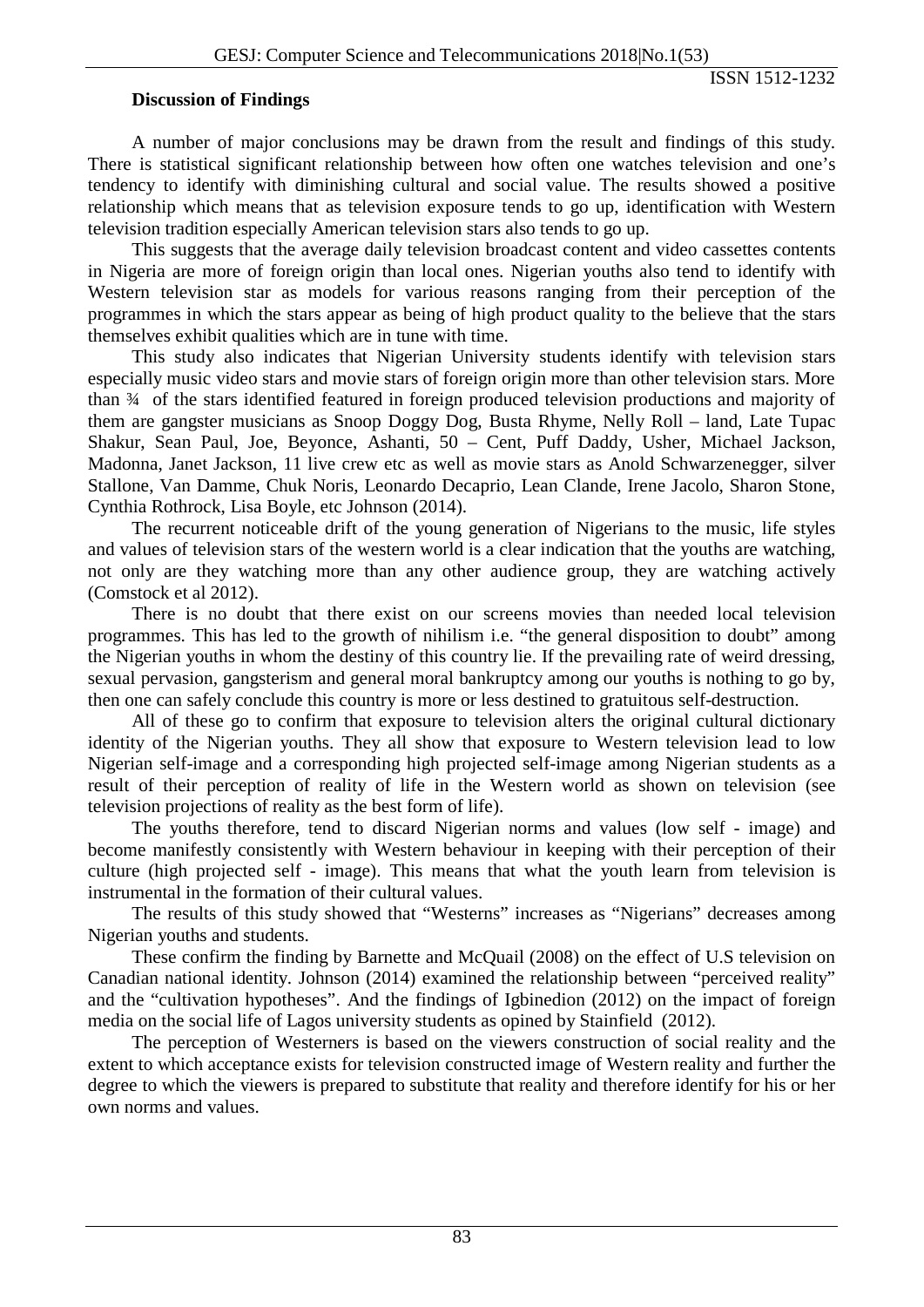#### **Summary**

Consequently, youths instead of children are emerging with knowledge too complex for their stage of development. The paper found that traditional and cultural content in the television has a profound real-life effect. Through the multiple components of media: television/dvds, computer consoles/games, radio and music-ipods/mp4s, internet, mobile phones and magazines/newspapers, media is able to retain substantial spheres of influence over people, especially children. Television viewing can either reinforce norms or offer insights into alternative ways of thinking.

This study also made an effort to compare the impact of television between nuclear and joint family viewers. The study result accentuate the fact that the real impact of television on its viewers depends on its reach and accessibility, socio-economic status of the viewers and the time spent on viewing. The paper concluded by focusing on the urgent need to address television influence on youth's behaviour by providing them with software visualization and communication skills in multimedia environments.

## **Recommendation**

The policy makers and culture, both the public and private sectors should realize from the findings of this study that there is an urgent need to discontinue with unending litaries about communication and national development aid and take bold measures to put an end to the current trend.

This is because the offshoot of the current rate of accumulation in Nigeria to Western norms, values and beliefs do not only stop at any one area of Nigerian economic, social, moral or spiritual life. They rather encompass all these dimensions and more. And as such should be tackled most seriously by every Nigeria.

Television in Nigeria and other African countries that should see it as their duties to direct and encourage local television programmes. For elites politicians and social institutions who are the creator, purveyors and reinforcers of the Nigerian cultures. And lastly, the owners and managers of information and culture must put into practice the use of television to create a climate for true national development.

# **References**

- [1] Agarwal, V. B. (2015). Impact of cable television on social life, Communicator, July-September, 3: 7-12.
- [2] Bandura, A. (2014). Self-efficacy. In V. S. Ramachaudran (Ed.), Encyclopedia of human behavior (Vol. 4, pp. 71-81). New York: Academic Press. (Reprinted in H. Friedman [Ed.], Encyclopedia of mental health. San Diego: Academic Press, 1998).
- [3] Barnette & McQuail, (2010); Children and Television Viewing. Global Communicator and Television Viewing. Global Communicator, Journal. Vol 1 (2) 3 – 9.
- [4] Dr. B. K. Ravi & Devadas M. B., (2013) Social Impact of Television On Urban Youth In Karnataka-An Empirical Study. International Refereed Research Journal, www.researchersworld.com. Vol.– IV, Issue – 4, Oct. 2013 [115].
- [5] Gupta, N. (2012). Switching Channels: Ideologies of Television in India. Delhi: Oxford University Press.
- [6] Gerbner, G. (2014). Mass Media Policies in Changing Cultures. New York: John Willey.
- [7] Igbinedion Uwakwe (2012), Problem Facing Freedom of Information. Global Communication Bi – Annual Journals. Vol 1 (1). 17–19.
- [8] Johnson Samaragdi U. (2014). Quoted by James Shanahan and Michael Morgan.2012.
- [9] Stainfield G. J., (2012). The Television Audiences- Patterns of Viewing—An update, England: Gower publishing.